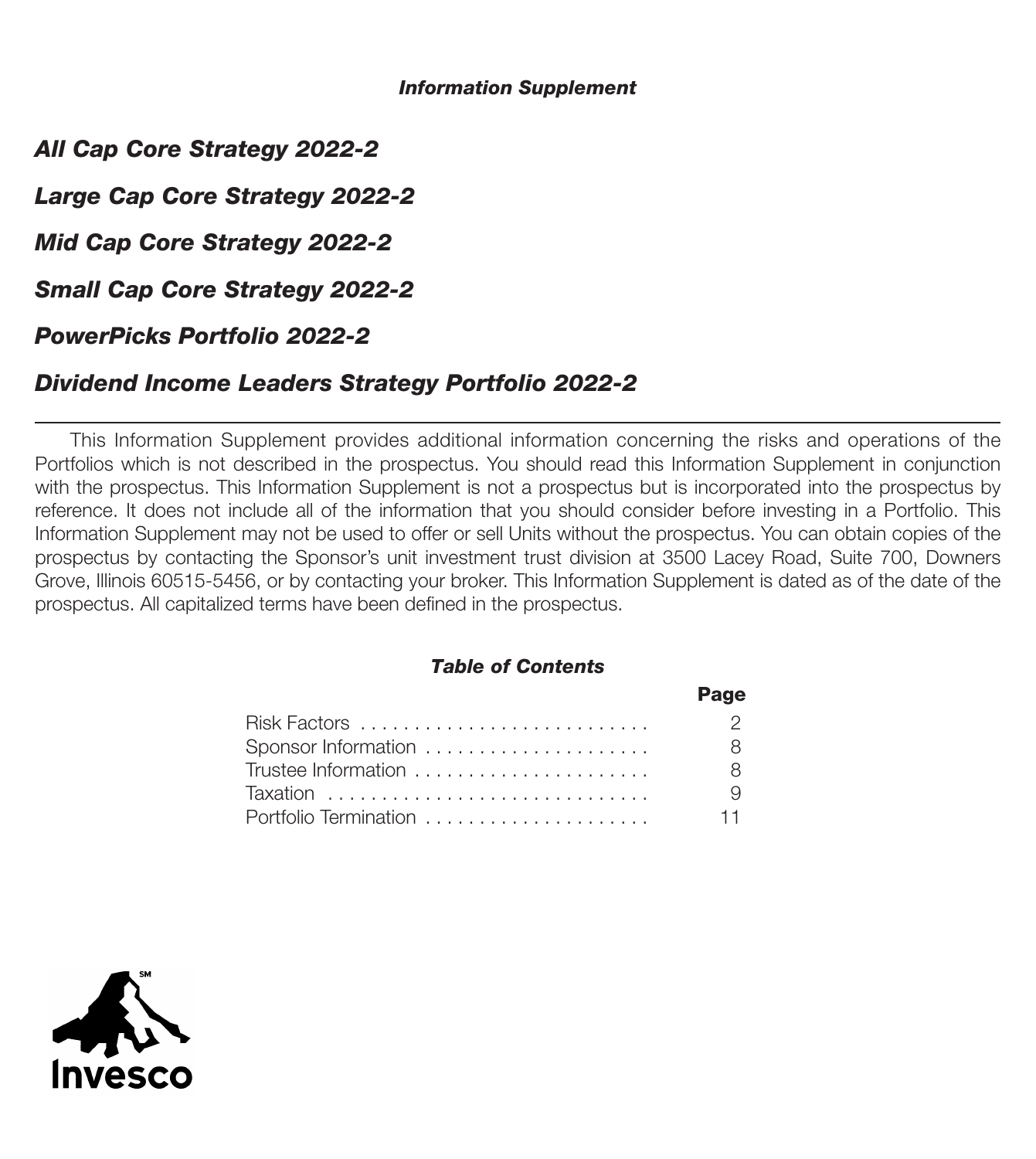### *RISK FACTORS*

**Price Volatility.** Because the Portfolios invest in securities of U.S. companies, as well as foreign companies traded on U.S. exchanges, you should understand the risks of investing in securities before purchasing Units. These risks include the risk that the financial condition of the company or the general condition of the securities markets may worsen and the value of the securities (and therefore Units) will fall. Securities are especially susceptible to general market movements. The value of securities often rises or falls rapidly and unpredictably as market confidence and perceptions of companies change. These perceptions are based on factors including expectations regarding government economic policies, inflation, interest rates, economic expansion or contraction, political climates and economic or banking crises. The value of Units will fluctuate with the value of the securities in a Portfolio and may be more or less than the price you originally paid for your Units. As with any investment, we cannot guarantee that the performance of a Portfolio will be positive over any period of time. Because the Portfolios are unmanaged, the Trustee will not sell securities in response to market fluctuations as is common in managed investments.

**Dividends.** Stocks represent ownership interests in a company and are not obligations of the company. Common stockholders have a right to receive payments from the company that is subordinate to the rights of creditors, bondholders or preferred stockholders of the company. This means that common stockholders have a right to receive dividends only if a company's board of directors declares a dividend and the company has provided for payment of all of its creditors, bondholders and preferred stockholders. If a company issues additional debt securities or preferred stock, the owners of these securities will have a claim against the company's assets before common stockholders if the company declares bankruptcy or liquidates its assets even though the common stock was issued first. As a result, the company may be less willing or able to declare or pay dividends on its common stock.

*Consumer Discretionary and Consumer* **Staples Issuers.** The All Cap Core Strategy, the Mid

Cap Core Strategy, the Small Cap Core Strategy, the Dividend Income Leaders Strategy Portfolio, and the PowerPicks Portfolio invest significantly in issuers that manufacture or sell consumer products. The profitability of these companies will be affected by various factors including the general state of the economy and consumer spending trends. In the past, there have been major changes in the retail environment due to the declaration of bankruptcy by some of the major corporations involved in the retail industry, particularly the department store segment. The continued viability of the retail industry will depend on the industry's ability to adapt and to compete in changing economic and social conditions, to attract and retain capable management, and to finance expansion. Weakness in the banking or real estate industry, a recessionary economic climate with the consequent slowdown in employment growth, less favorable trends in unemployment or a marked deceleration in real disposable personal income growth could result in significant pressure on both consumer wealth and consumer confidence, adversely affecting consumer spending habits. Increasing employee and retiree benefit costs may also have an adverse effect on the industry. In many sectors of the retail industry, competition may be fierce due to market saturation, converging consumer tastes and other factors. Because of these factors and the recent increase in trade opportunities with other countries, American retailers are now entering global markets which entail added risks such as sudden weakening of foreign economies, difficulty in adapting to local conditions and constraints and added research costs.

*Financial Services Issuers.* An investment in Units of the Large Cap Core Strategy, the Small Cap Core Strategy and the All Cap Core Strategy should be made with an understanding of the problems and risks inherent in the bank and financial services industry in general.

Banks and their holding companies are especially subject to the adverse effects of economic recession, volatile interest rates, portfolio concentrations in geographic markets and in commercial and residential real estate loans, and competition from new entrants in their fields of business. Banks are highly dependent on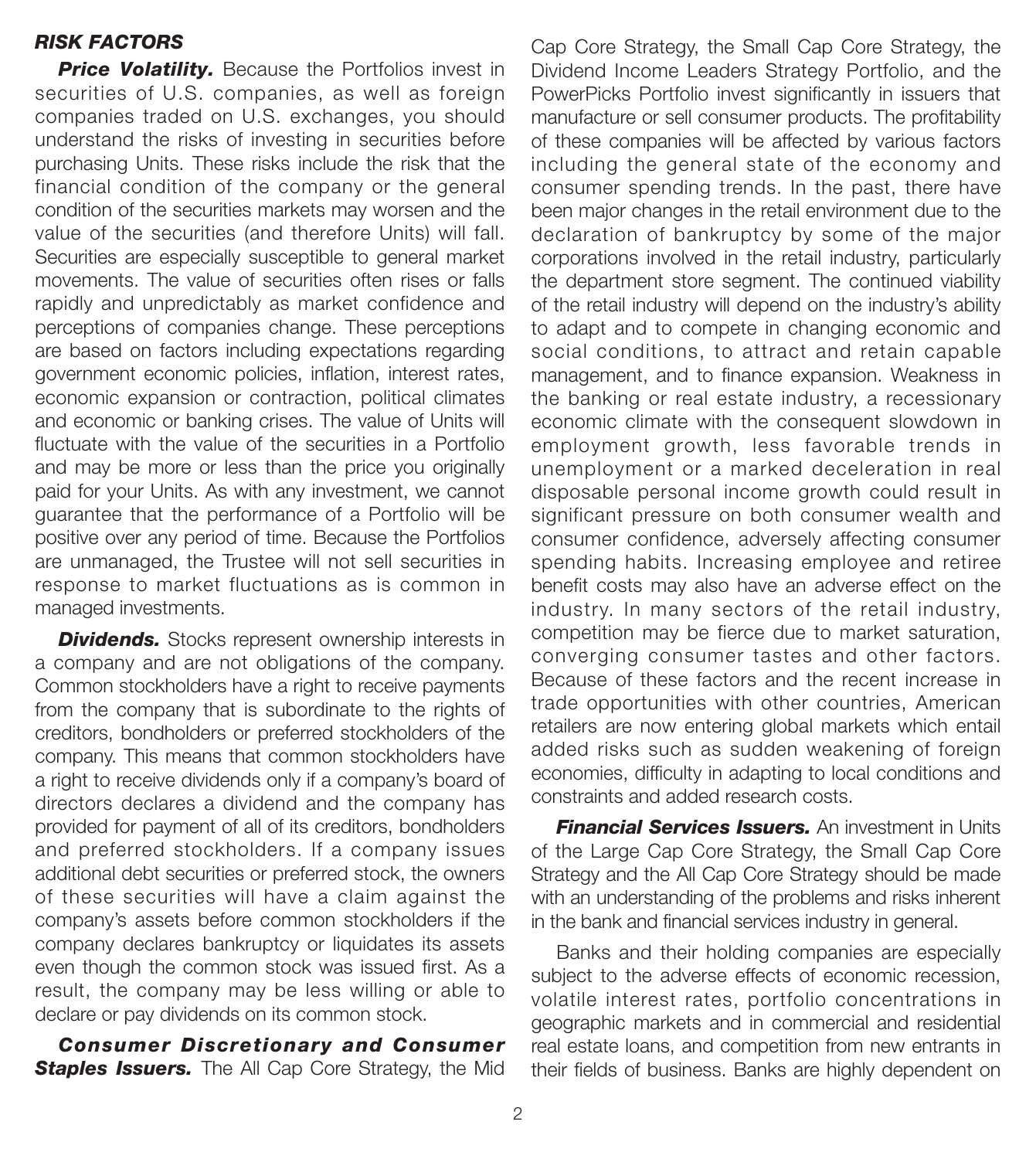net interest margin. Bank profitability is largely dependent on the availability and cost of capital funds, and can fluctuate significantly when interest rates change or due to increased competition.

Banks and their holding companies are subject to extensive federal regulation and, when such institutions are state-chartered, to state regulation as well. Such regulations impose strict capital requirements and limitations on the nature and extent of business activities that banks may pursue. Furthermore, bank regulators have a wide range of discretion in connection with their supervisory and enforcement authority and may substantially restrict the permissible activities of a particular institution if deemed to pose significant risks to the soundness of such institution or the safety of the federal deposit insurance fund. Regulatory actions, such as increases in the minimum capital requirements applicable to banks and increases in deposit insurance premiums required to be paid by banks and thrifts to the Federal Deposit Insurance Corporation, can negatively impact earnings and the ability of a company to pay dividends. Neither federal insurance of deposits nor governmental regulations, however, insures the solvency or profitability of banks or their holding companies, or insures against any risk of investment in the securities issued by such institutions.

Technological advances allow nontraditional lending sources to cut overhead and permit the more efficient use of customer data. Banks continue to face tremendous pressure from mutual funds, brokerage firms and other financial service providers in the competition to furnish services that were traditionally offered by banks.

The Securities and Exchange Commission ("SEC") and the Financial Accounting Standards Board require the expanded use of market value accounting by banks and have imposed rules requiring market accounting for investment securities held in trading accounts or available for sale. Adoption of additional such rules may result in increased volatility in the reported health of the industry, and mandated regulatory intervention to correct such problems. Additional legislative and regulatory changes may be enacted in the future. In addition, from time to time the

deposit insurance system is reviewed by Congress and federal regulators, and proposed reforms of that system could, among other things, further restrict the ways in which deposited moneys can be used by banks or reduce the dollar amount or number of deposits insured for any depositor. Such reforms could reduce profitability, as investment opportunities available to bank institutions become more limited and as consumers look for savings vehicles other than bank deposits. Banks face significant competition from other financial institutions such as mutual funds, credit unions, mortgage banking companies and insurance companies, and increased competition may result from legislative broadening of regional and national interstate banking powers. The Sponsor makes no prediction as to what, if any, manner of bank regulatory actions might ultimately be adopted or what ultimate effect such actions might have on your Portfolio.

The Federal Reserve Board ("FRB") has issued a policy statement on the payment of cash dividends by bank holding companies. In the policy statement, the FRB expressed its view that a bank holding company experiencing earnings weaknesses should not pay cash dividends which exceed its net income or which could only be funded in ways that would weaken its financial health, such as by borrowing. The FRB also may impose limitations on the payment of dividends as a condition to its approval of certain applications, including applications for approval of mergers and acquisitions.

Companies engaged in the investment management industry are subject to the adverse effects of economic recession, volatile interest rates, and competition from new entrants in their fields of business. Adverse changes in the direction of the stock market, investor confidence, equity transaction volume, the level and direction of interest rates and the outlook of emerging markets could adversely affect the financial stability, as well as the stock prices, of these companies.

Additionally, competitive pressures, including increased competition with new and existing competitors, the ongoing commoditization of traditional businesses and the need for increased capital expenditures on new technology could adversely impact the profit margins of companies in the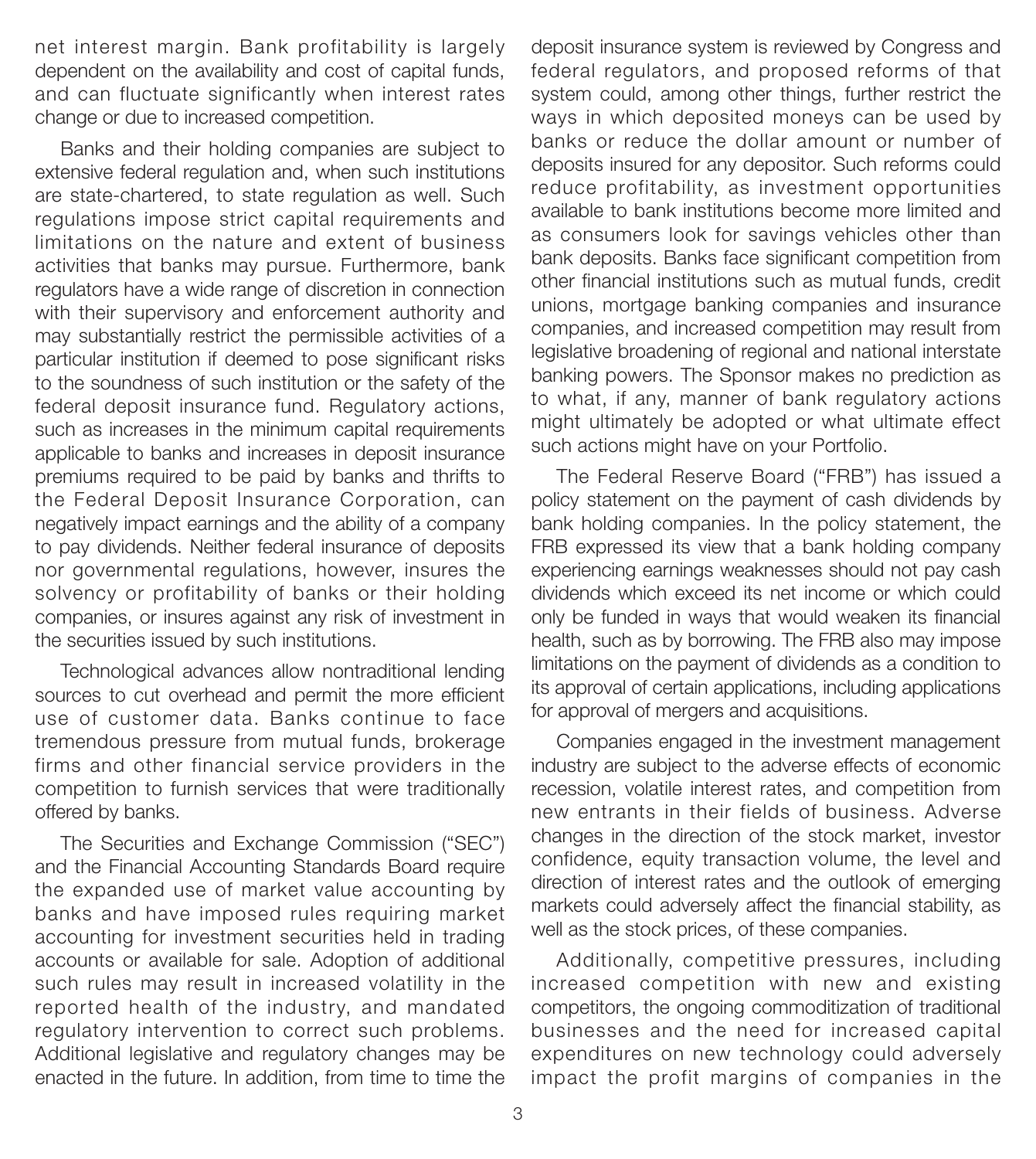investment management and brokerage industries. Companies involved in the investment management industry are also subject to extensive regulation by government agencies and self-regulatory organizations, and changes in laws, regulations or rules, or in the interpretation of such laws, regulations and rules could adversely affect the stock prices of such companies.

Companies involved in the insurance, reinsurance and risk management industry underwrite, sell or distribute property, casualty and business insurance. Many factors affect insurance, reinsurance and risk management company profits, including but not limited to interest rate movements, the imposition of premium rate caps, a misapprehension of the risks involved in given underwritings, competition and pressure to compete globally, weather catastrophes or other disasters and the effects of client mergers. Individual companies may be exposed to material risks including reserve inadequacy and the inability to collect from reinsurance carriers. Insurance companies are subject to extensive governmental regulation, including the imposition of maximum rate levels, which may not be adequate for some lines of business. Proposed or potential tax law changes may also adversely affect insurance companies' policy sales, tax obligations and profitability. In addition to the foregoing, profit margins of these companies continue to shrink due to the commoditization of traditional businesses, new competitors, capital expenditures on new technology and the pressure to compete globally.

In addition to the normal risks of business, companies involved in the insurance and risk management industry are subject to significant risk factors, including those applicable to regulated insurance companies, such as:

- the inherent uncertainty in the process of establishing property-liability loss reserves, and the fact that ultimate losses could materially exceed established loss reserves, which could have a material adverse effect on results of operations and financial condition;
- the fact that insurance companies have experienced, and can be expected in the future

to experience, catastrophic losses, which could have a material adverse impact on their financial conditions, results of operations and cash flow;

- the inherent uncertainty in the process of establishing property-liability loss reserves due to changes in loss payment patterns caused by new claim settlement practices;
- the need for insurance companies and their subsidiaries to maintain appropriate levels of statutory capital and surplus, particularly in light of continuing scrutiny by rating organizations and state insurance regulatory authorities, and in order to maintain acceptable financial strength or claims-paying ability ratings;
- the extensive regulation and supervision to which insurance companies are subject, and various regulatory and other legal actions;
- the adverse impact that increases in interest rates could have on the value of an insurance company's investment portfolio and on the attractiveness of certain of its products; and
- the uncertainty involved in estimating the availability of reinsurance and the collectability of reinsurance recoverables.

The state insurance regulatory framework has, during recent years, come under increased federal scrutiny, and certain state legislatures have considered or enacted laws that alter and, in many cases, increase state authority to regulate insurance companies and insurance holding company systems. Further, the National Association of Insurance Commissioners and state insurance regulators are reexamining existing laws and regulations, specifically focusing on insurance companies, interpretations of existing laws and the development of new laws. In addition, Congress and certain federal agencies have investigated the condition of the insurance industry in the United States to determine whether to promulgate additional federal regulation. All insurance companies are subject to state laws and regulations that require diversification of their investment portfolios and limit the amount of investments in certain investment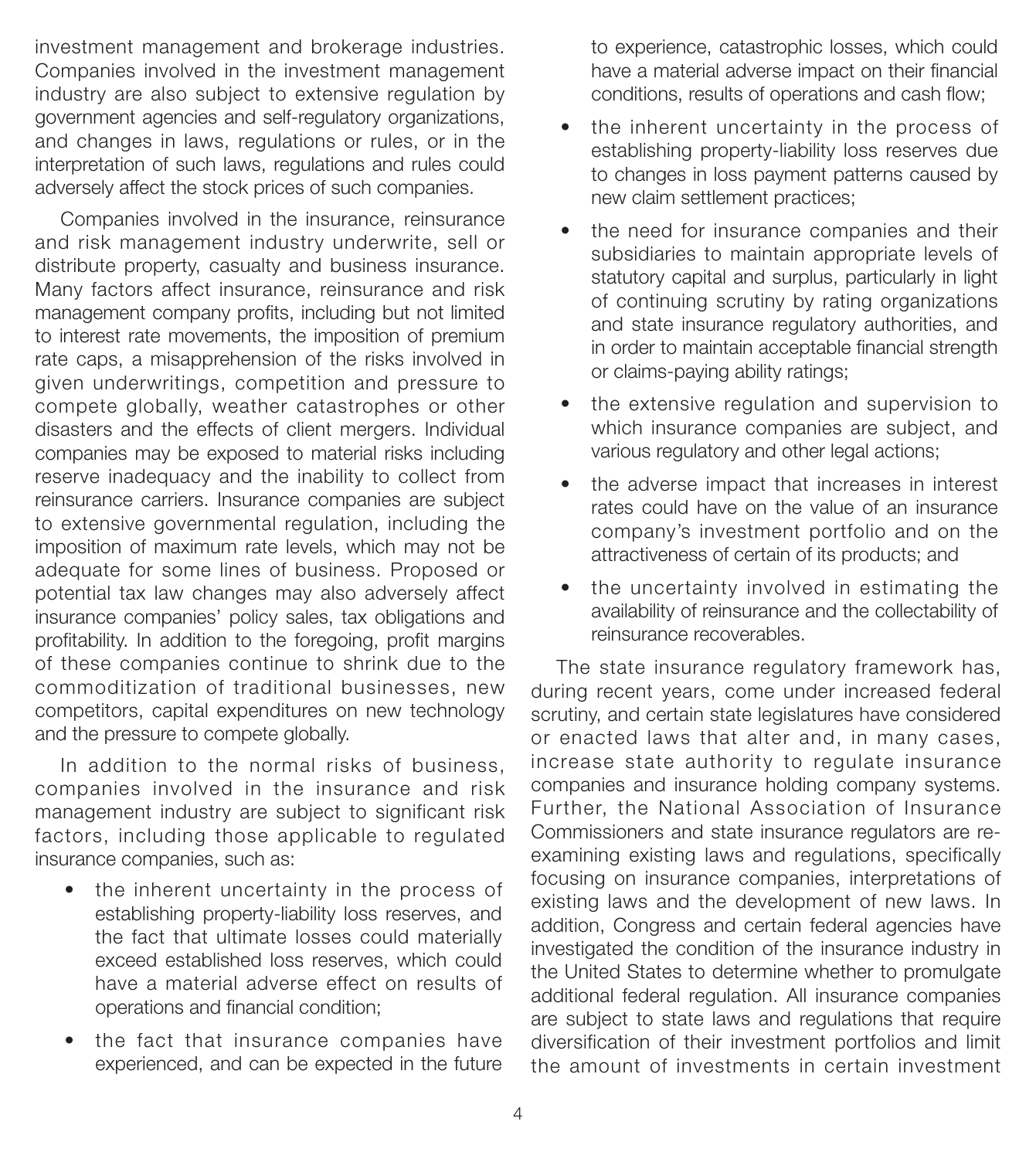categories. Failure to comply with these laws and regulations would cause non-conforming investments to be treated as non-admitted assets for purposes of measuring statutory surplus and, in some instances, would require divestiture.

The Sponsor is unable to predict whether any state or federal legislation will be enacted to change the nature or scope of regulation of the insurance industry, or what effect, if any, such legislation would have on the industry.

**Information Technology Issuers.** The Small Cap Core Strategy, the Mid Cap Core Strategy, the Large Cap Core Strategy, the All Cap Core Strategy and PowerPicks Portfolio invest significantly in information technology companies. The Portfolios may be particularly susceptible to a negative impact resulting from adverse market conditions or other factors affecting information technology issuers because any negative impact on the information technology industry will not be diversified among issuers within other unrelated industries. Accordingly, an investment in Units should be made with an understanding of the characteristics of the information technology industry and the risks which such an investment may entail.

The market for information technology products and services, especially those related to the Internet, is characterized by rapidly changing technology, rapid products obsolescence, cyclical market patterns, evolving industry standards and frequent new products introductions. The success of information technology companies depends in substantial part on the timely and successful introduction of new products. An unexpected change in one or more of the technologies affecting an issuer's products or in the market for products based on a particular technology could have a material adverse affect on an issuer's operating results. Furthermore, there can be no assurance that companies will be able to respond timely to compete in the rapidly developing marketplace.

The market for certain information technology products and services may have only recently begun to develop, is rapidly evolving and is characterized by an increasing number of market entrants. Additionally, certain information technology companies may have only recently commenced operations or offered equity securities to the public. Such companies are in the early stage of development and have a limited operating history on which to analyze future operating results. It is important to note that following its initial public offering, a security is likely to experience substantial stock price volatility and speculative trading. According, there can be no assurance that, upon redemption of your Units or termination of the Portfolio, you will receive an amount greater than or equal to your initial investment.

Based on trading history, factors such as announcements of new products or development of new technologies and general conditions of the industry have caused and are likely to cause the market price of information technology common stocks to fluctuate substantially. In addition, information technology company stocks have experienced extreme price and volume fluctuations that often have been unrelated to the operating performance of such companies. This market volatility may adversely affect the market price of the Securities and therefore your ability to redeem your Units, or roll over your Units into a new trust, at a price equal to or greater than the original price paid for such Units.

Some key components of certain products of information technology issuers are currently available only from single source. There can be no assurance that in the future suppliers will be able to meet the demand for components in a timely and cost effective manner. Accordingly, an issuer's operating results and customer relationships could be adversely affected by either an increase in price for, or any interruption or reduction in supply of, any key components. Additionally, many information technology issuers are characterized by a highly concentrated customer base consisting of a limited number of large customers who may require product vendors to comply with rigorous and constantly developing industry standards. Any failure to comply with such standards may result in a significant loss or reduction of sales. Because many products and technology are incorporated into other related products, certain companies are often highly dependent on the performance of other computer, electronics and communications companies. There can be no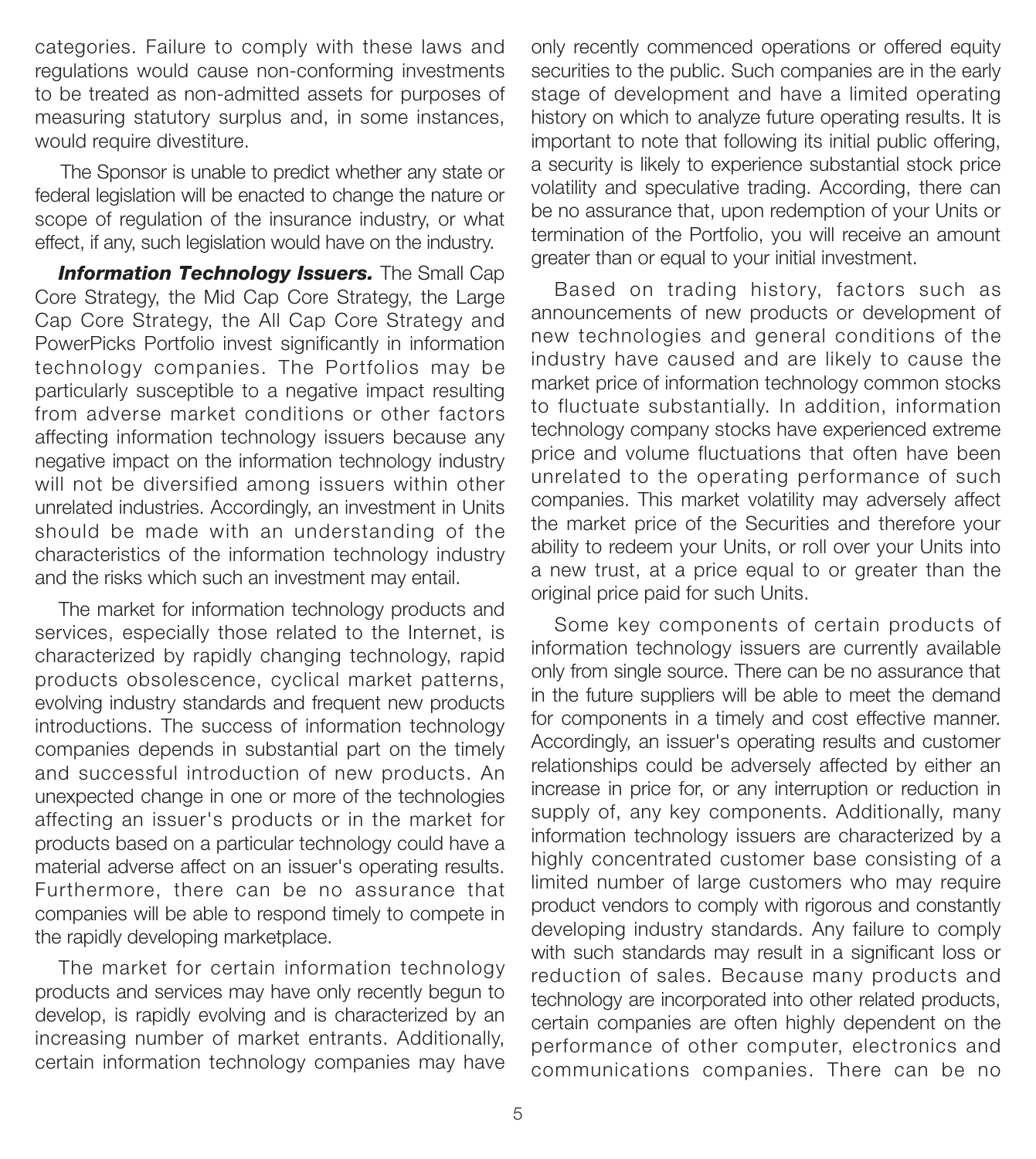assurance that these customers will place additional orders, or that an issuer of Securities will obtain orders of similar magnitude as past orders from other customers. Similarly, the success of certain companies is tied to a relatively small concentration of products or technology with intense competition between companies. Accordingly, a decline in demand for such products or technology from such customers could have a material adverse impact on issuers of the Securities.

The life cycle of a new technology product or service tends to be short, resulting in volatile sales, earnings and stock prices for many information technology companies. Additionally, with the rapid evolution of technologies, competitive advantages tend to be short lived and product pricing usually falls. Historically, many of the benefits from new technologies have gone to the consumer, as their creators have been unable to retain differentiation or pricing power. Some of the large information technology companies have been involved in antitrust litigation and may continue to be in the future. A slowdown in corporate or consumer spending on technology will likely hurt information technology company revenues. Information technology companies rely on international sales for a meaningful part of their revenues. Any slowdown in international economies could hurt revenues.

**Liquidity.** Whether or not the stocks in a Portfolio are listed on a stock exchange, the stocks may delist from the exchange or principally trade in an over-thecounter market. As a result, the existence of a liquid trading market could depend on whether dealers will make a market in the stocks. We cannot guarantee that dealers will maintain a market or that any market will be liquid. The value of the stocks could fall if trading markets are limited or absent.

Additional Units. The Sponsor may create additional Units of a Portfolio by depositing into the Portfolio additional stocks or cash with instructions to purchase additional stocks. A deposit could result in a dilution of your investment and anticipated income because of fluctuations in the price of the stocks between the time of the deposit and the purchase of the stocks and because your Portfolio will pay brokerage or acquisition fees.

*CFRA.* The Sponsor, on behalf of the PowerPicks Portfolio as described in the prospectus, has entered into a license agreement with CFRA, an independent research firm, under which the PowerPicks Portfolio is granted licenses to use certain trademarks and trade names, to the extent the Sponsor deems appropriate and desirable under federal and state securities laws to indicate the source of the index as a basis for determining the composition of the PowerPicks Portfolio. CFRA is the registered operating name or "doing business as" for its legal entity Accounting Research & Analytics, LLC. *The PowerPicks Portfolio is not sponsored, managed, sold or promoted by CFRA and its affiliates.*

*CFRA MAKES NO REPRESENTATION OR WARRANTY, EXPRESS OR IMPLIED, TO THE OWNERS OF THE POWERPICKS PORTFOLIO OR ANY OTHER PERSON REGARDING THE ADVISABILITY OF INVESTING IN SECURITIES GENERALLY, OR IN THE PORTFOLIO PARTICULARLY, OR THE ABILITY OF CFRA'S MODEL PORTFOLIOS TO TRACK GENERAL MARKET PERFORMANCE. CFRA IS NOT RESPONSIBLE FOR AND HAS NOT PARTICIPATED IN THE DETERMINATION OF THE PRICES AND AMOUNT OF THE POWERPICKS PORTFOLIO OR THE TIMING OF THE ISSUANCE OR SALE OF THE PORTFOLIO OR IN THE DETERMINATION OR CALCULATION OF THE EQUATION BY WHICH THE PORTFOLIO MAY BE CONVERTED INTO CASH OR OTHER REDEMPTION MECHANICS. CFRA HAS NO OBLIGATION OR LIABILITY IN CONNECTION WITH THE ADMINISTRATION, MARKETING OR TRADING OF THE POWERPICKS PORTFOLIO. CFRA IS NOT AN INVESTMENT ADVISOR. INCLUSION OF A SECURITY WITHIN A CFRA MODEL PORTFOLIO IS NOT A RECOMMENDATION BY CFRA TO BUY, SELL, OR HOLD ANY SECURITY, NOR IS IT INVESTMENT ADVICE. CFRA AND ITS SUPPLIERS DO NOT GUARANTEE THE ADEQUACY, ACCURACY, TIMELINESS AND/OR THE COMPLETENESS OF THE CFRA MODEL PORTFOLIOS OR ANY DATA RELATED THERETO OR ANY COMMUNICATION WITH RESPECT THERETO, INCLUDING, ORAL, WRITTEN, OR ELECTRONIC COMMUNICATIONS. CFRA AND ITS SUPPLIERS SHALL NOT BE SUBJECT TO ANY*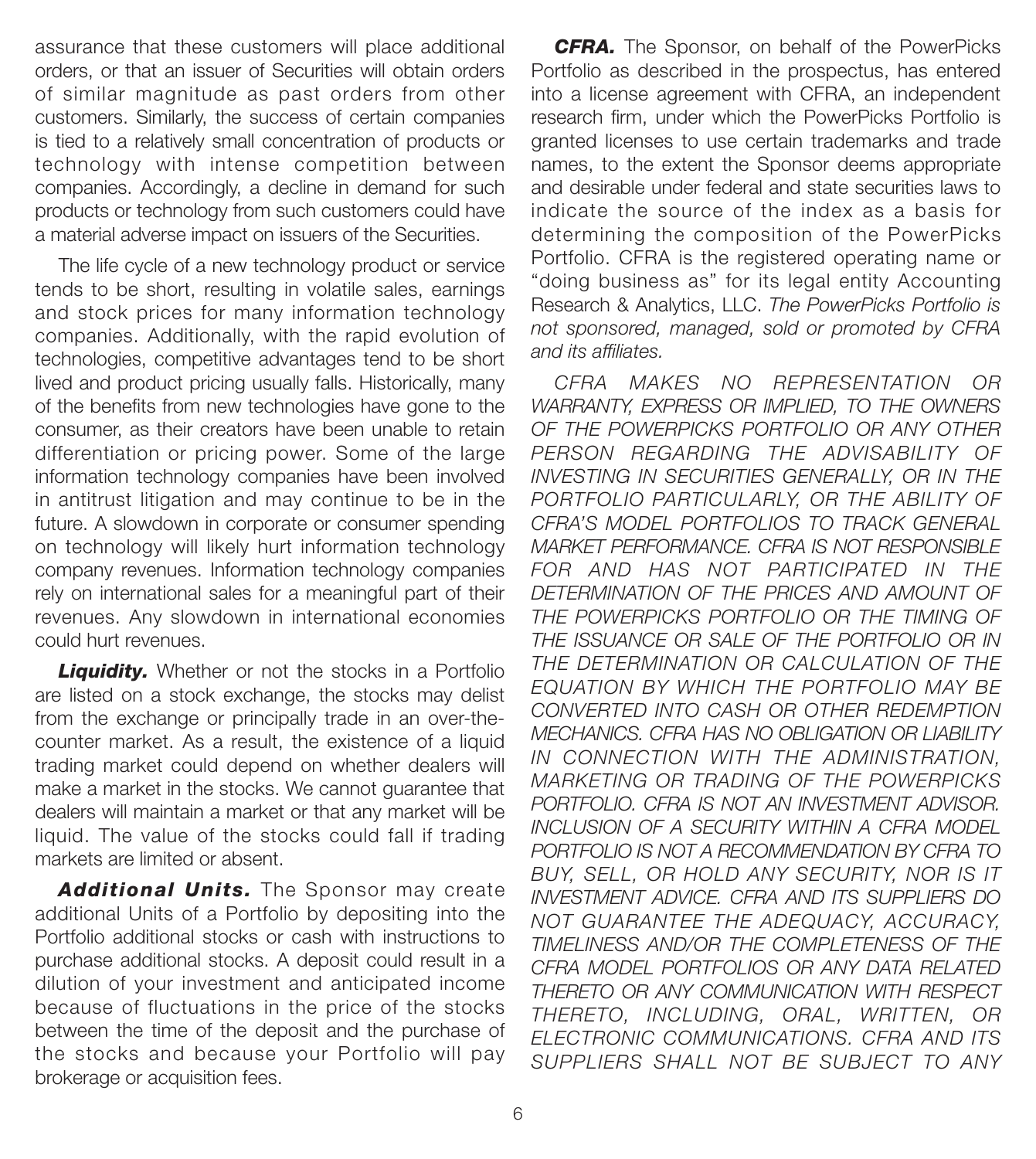*DAMAGES OR LIABILITY FOR ANY ERRORS, OMISSIONS, OR DELAYS IN ITS SERVICES. CFRA MAKES NO EXPRESS OR IMPLIED WARRANTIES, AND EXPRESSLY DISCLAIMS ALL WARRANTIES, OF MERCHANTABILITY OR FITNESS FOR A PARTICULAR PURPOSE OR USE OR AS TO RESULTS TO BE OBTAINED BY USERS, OWNERS OF THE POWERPICKS PORTFOLIO, OR ANY OTHER PERSON OR ENTITY FROM THE USE OF THE CFRA MODEL PORTFOLIOS OR WITH RESPECT TO ANY DATA RELATED THERETO. WITHOUT LIMITING ANY OF THE FOREGOING, IN NO EVENT WHATSOEVER SHALL CFRA BE LIABLE FOR ANY INDIRECT, SPECIAL, INCIDENTAL, PUNITIVE, OR CONSEQUENTIAL DAMAGES, INCLUDING BUT NOT LIMITED TO, LOSS OF PROFITS, TRADING LOSSES, LOST TIME, OR GOODWILL, EVEN IF THEY HAVE BEEN ADVISED OF THE POSSIBILITY OF SUCH DAMAGES, WHETHER IN CONTRACT, TORT, STRICT LIABILITY, OR OTHERWISE.* 

**S&P Dow Jones Indices LLC.** The S&P 500 Index, S&P MidCap 400 Index, S&P SmallCap 600 Index and S&P 1500 Index (collectively, the "Indices") are products of S&P Dow Jones Indices LLC ("S&P DJI"), and have been licensed for use by Invesco Capital Markets, Inc. "Standard & Poor's®", "S&P®", "S&P 500®", "S&P MidCap 400®", "S&P SmallCap 600®" and "S&P 1500®" are registered trademarks of S&P Global or its affiliates; and these trademarks have been licensed for use by S&P DJI and sublicensed for certain purposes by Invesco Capital Market, Inc. The Portfolios are not sponsored, endorsed, sold or promoted by S&P DJI, S&P, any of their respective affiliates (collectively, "S&P Dow Jones Indices"). S&P Dow Jones Indices makes no representation or warranty, express or implied, to the owners of the Portfolios or any member of the public regarding the advisability of investing in securities generally or in the Portfolios particularly or the ability of the Indices to track general market performance. S&P Dow Jones Indices' only relationship to Invesco Capital Market, Inc. with respect to the Indices is the licensing of the Index and certain trademarks, service marks and/or trade names of S&P Dow Jones Indices or its licensors. The Indices are determined, composed and calculated by S&P Dow

Jones Indices without regard to Invesco Capital Markets, Inc. or the Portfolios. S&P Dow Jones Indices have no obligation to take the needs of Invesco Capital Markets, Inc. or the owners of the Portfolios into consideration in determining, composing or calculating the Indices. S&P Dow Jones Indices is not responsible for and has not participated in the determination of the prices, and amount of the Portfolios or the timing of the issuance or sale of the Portfolios or in the determination or calculation of the equation by which the Portfolios are to be converted into cash, surrendered or redeemed, as the case may be. S&P Dow Jones Indices has no obligation or liability in connection with the administration, marketing or trading of the Portfolios. There is no assurance that investment products based on the Indices will accurately track index performance or provide positive investment returns. S&P Dow Jones Indices LLC is not an investment advisor. Inclusion of a security within an index is not a recommendation by S&P Dow Jones Indices to buy, sell, or hold such security, nor is it considered to be investment advice. Notwithstanding the foregoing, CME Group Inc. and its affiliates may independently issue and/or sponsor financial products unrelated to the Portfolios currently being issued by Invesco Capital Markets, Inc., but which may be similar to and competitive with the Portfolios. In addition, CME Group Inc. and its affiliates may trade financial products which are linked to the performance of the Indices.

S&P DJI DOES NOT GUARANTEE THE ADEQUACY, ACCURACY, TIMELINESS AND/OR THE COMPLETENESS OF THE INDICES OR ANY DATA RELATED THERETO OR ANY COMMUNICATION, INCLUDING BUT NOT LIMITED TO, ORAL OR WRITTEN COMMUNICATION (INCLUDING ELECTRONIC COMMUNICATIONS) WITH RESPECT THERETO. S&P DOW JONES INDICES SHALL NOT BE SUBJECT TO ANY DAMAGES OR LIABILITY FOR ANY ERRORS, OMISSIONS, OR DELAYS IN CALCULATING THE INDICES. S&P DOW JONES INDICES MAKE NO EXPRESS OR IMPLIED WARRANTIES, AND EXPRESSLY DISCLAIMS ALL WARRANTIES, OF MERCHANTABILITY OR FITNESS FOR A PARTICULAR PURPOSE OR USE OR AS TO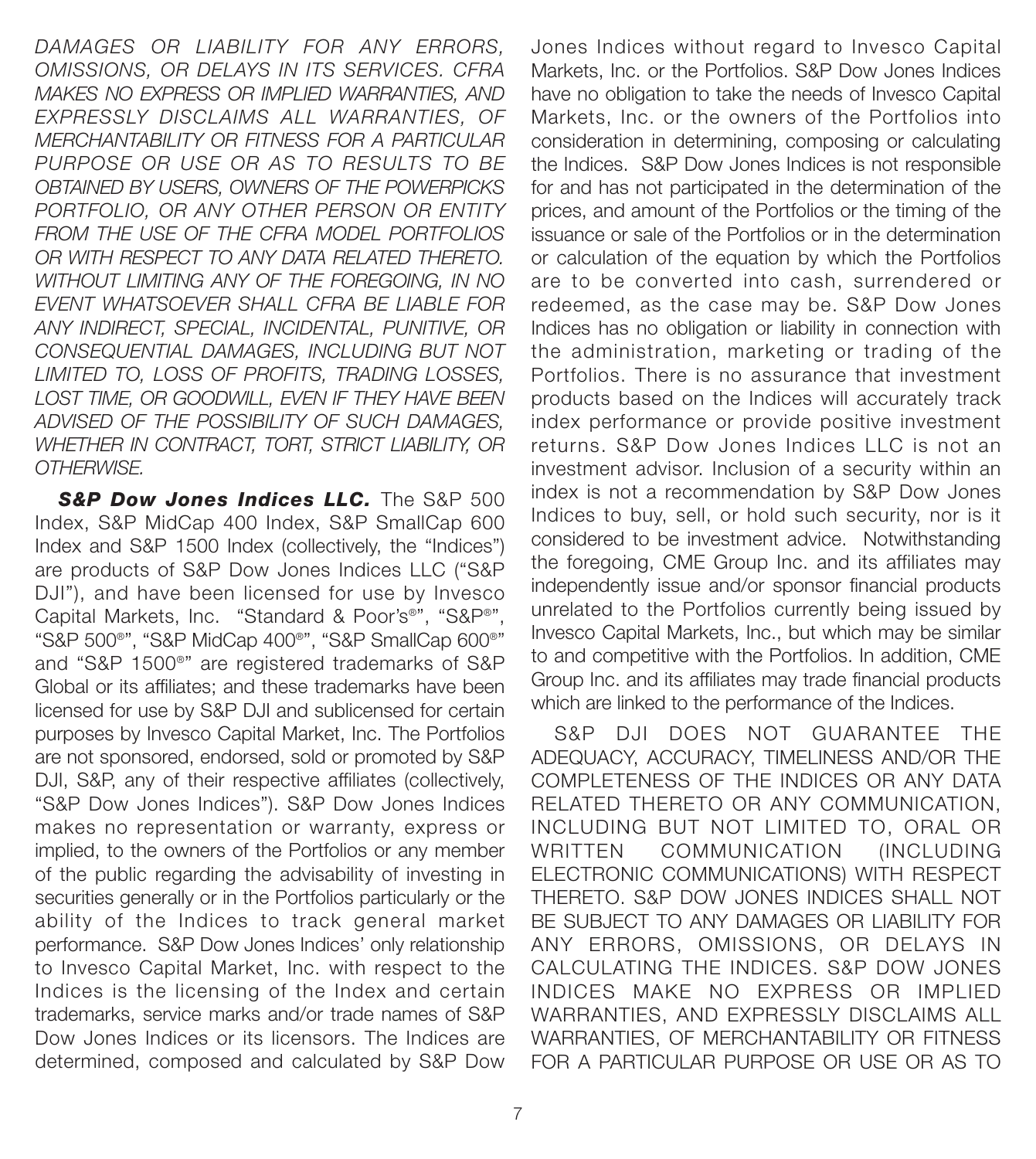RESULTS TO BE OBTAINED BY THE SPONSOR OR OWNERS OF THE PRODUCTS, OR ANY OTHER PERSON OR ENTITY FROM THE USE OF THE INDICES OR WITH RESPECT TO ANY DATA RELATED THERETO. WITHOUT LIMITING ANY OF THE FOREGOING, IN NO EVENT WHATSOEVER SHALL S&P DOW JONES INDICES BE LIABLE FOR ANY INDIRECT, SPECIAL, INCIDENTAL, PUNITIVE, OR CONSEQUENTIAL DAMAGES INCLUDING BUT NOT LIMITED TO, LOSS OF PROFITS, TRADING LOSSES, LOST TIME OR GOODWILL, EVEN IF THEY HAVE BEEN ADVISED OF THE POSSIBILITY OF SUCH DAMAGES, WHETHER IN CONTRACT, TORT, STRICT LIABILITY, OR OTHERWISE.

**Voting.** Only the Trustee may sell or vote the stocks in a Portfolio. While you may sell or redeem your Units, you may not sell or vote the stocks in your Portfolio. The Sponsor will instruct the Trustee how to vote the stocks. The Trustee will vote the stocks in the same general proportion as shares held by other shareholders if the Sponsor fails to provide instructions.

#### *SPONSOR INFORMATION*

Invesco Capital Markets, Inc. is the Sponsor of your Portfolio. The Sponsor is a wholly owned subsidiary of Invesco Advisers, Inc. ("Invesco Advisers"). Invesco Advisers is an indirect wholly owned subsidiary of Invesco Ltd., a leading independent global investment manager that provides a wide range of investment strategies and vehicles to its retail, institutional and high net worth clients around the globe. The Sponsor's principal office is located at 11 Greenway Plaza, Houston, Texas 77046-1173. As of December 31, 2021, the total stockholders' equity of Invesco Capital Markets, Inc. was \$89,373,212.63 (unaudited). The current assets under management and supervision by Invesco Ltd. and its affiliates were valued at approximately \$1,610.9 billion as of December 31, 2021. (This paragraph relates only to the Sponsor and not to your Portfolio or to any other Series thereof. The information is included herein only for the purpose of informing investors as to the financial responsibility of the Sponsor and its ability to carry out its contractual obligations. More detailed financial information will be made available by the Sponsor upon request).

The Sponsor and your Portfolio have adopted a code of ethics requiring Invesco Ltd.'s employees who have access to information on Portfolio transactions to report personal securities transactions. The purpose of the code is to avoid potential conflicts of interest and to prevent fraud, deception or misconduct with respect to your Portfolio.

If the Sponsor shall fail to perform any of its duties under the Trust Agreement or become incapable of acting or shall become bankrupt or its affairs are taken over by public authorities, then the Trustee may (i) appoint a successor Sponsor at rates of compensation deemed by the Trustee to be reasonable and not exceeding amounts prescribed by the SEC, (ii) terminate the Trust Agreement and liquidate the Portfolios as provided therein or (iii) continue to act as Trustee without terminating the Trust Agreement.

## *TRUSTEE INFORMATION*

The Trustee is The Bank of New York Mellon, a trust company organized under the laws of New York. The Bank of New York Mellon has its principal unit investment trust division offices at 240 Greenwich Street - 22W, New York, New York 10286, (800) 856- 8487. The Bank of New York Mellon is subject to supervision and examination by the Superintendent of Banks of the State of New York and the Board of Governors of the Federal Reserve System, and its deposits are insured by the Federal Deposit Insurance Corporation to the extent permitted by law.

The duties of the Trustee are primarily ministerial in nature. It did not participate in the selection of Securities for the Portfolios.

In accordance with the Trust Agreement, the Trustee shall keep proper books of record and account of all transactions at its office for each Portfolio. Such records shall include the name and address of, and the number of Units of each Portfolio held by, every Unitholder. Such books and records shall be open to inspection by any Unitholder at all reasonable times during the usual business hours. The Trustee shall make such annual or other reports as may from time to time be required under any applicable state or federal statute, rule or regulation. The Trustee is required to keep a certified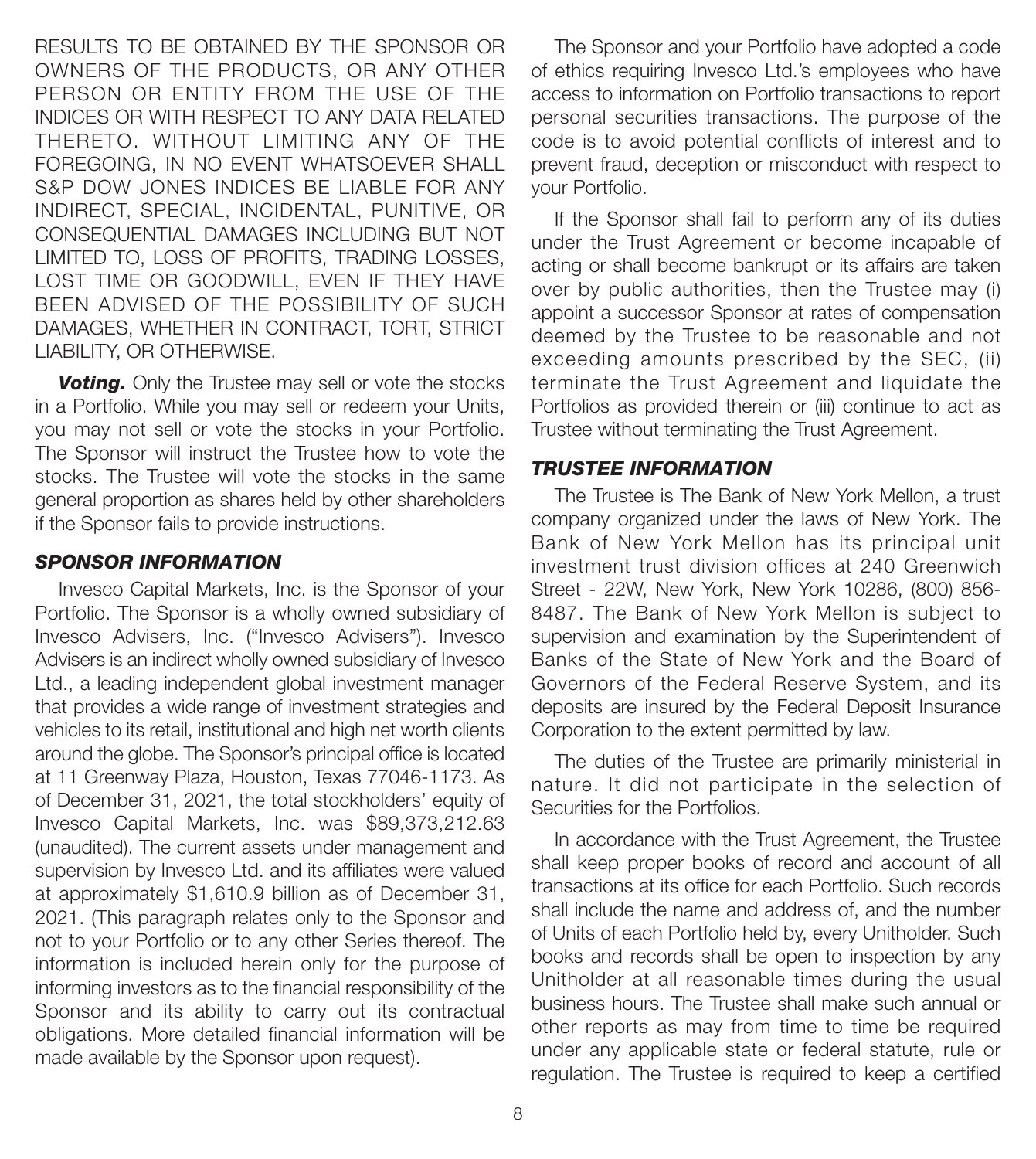copy or duplicate original of the Trust Agreement on file in its office available for inspection at all reasonable times during the usual business hours by any Unitholder, together with a current list of the Securities held in each Portfolio.

Under the Trust Agreement, the Trustee or any successor trustee may resign and be discharged of its responsibilities created by the Trust Agreement by executing an instrument in writing and filing the same with the Sponsor. The Trustee or successor trustee must mail a copy of the notice of resignation to all Unitholders then of record, not less than 60 days before the date specified in such notice when such resignation is to take effect. The Sponsor upon receiving notice of such resignation is obligated to appoint a successor trustee promptly. If, upon such resignation, no successor trustee has been appointed and has accepted the appointment within 30 days after notification, the retiring Trustee may apply to a court of competent jurisdiction for the appointment of a successor. The Sponsor may remove the Trustee and appoint a successor trustee as provided in the Trust Agreement at any time with or without cause. Notice of such removal and appointment shall be mailed to each Unitholder by the Sponsor. Upon execution of a written acceptance of such appointment by such successor trustee, all the rights, powers, duties and obligations of the original trustee shall vest in the successor. The resignation or removal of a Trustee becomes effective only when the successor trustee accepts its appointment as such or when a court of competent jurisdiction appoints a successor trustee.

Any corporation into which a Trustee may be merged or with which it may be consolidated, or any corporation resulting from any merger or consolidation to which a Trustee shall be a party, shall be the successor trustee. The Trustee must be a banking corporation organized under the laws of the United States or any state and having at all times an aggregate capital, surplus and undivided profits of not less than \$5,000,000.

# *TAXATION*

*Regulated Investment Companies.* The prospectus contains a discussion of certain U.S. federal income tax issues concerning the Portfolios and the purchase, ownership and disposition of Portfolio Units. The discussion below supplements the prospectus discussion and is qualified in its entirety by the prospectus discussion. Prospective investors should consult their own tax advisors with regard to the federal tax consequences of the purchase, ownership, or disposition of Portfolio Units, as well as the tax consequences arising under the laws of any state, locality, non-U.S. country, or other taxing jurisdiction.

The federal income tax summary below and in the prospectus is based in part on the advice of counsel to the Portfolios. The Internal Revenue Service could disagree with any conclusions set forth in these discussions. In addition, our counsel was not asked to review and has not reached a conclusion with respect to the federal income tax treatment of the assets to be held by the Portfolios.

The Portfolios intend to elect and to qualify annually as a regulated investment company under the Internal Revenue Code of 1986, as amended (the "Code") and to comply with applicable distribution requirements so that it will not pay federal income tax on income and capital gains distributed to its Unitholders.

To qualify for the favorable U.S. federal income tax treatment generally accorded to regulated investment companies, a Portfolio must, among other things, (a) derive in each taxable year at least 90% of its gross income from dividends, interest, payments with respect to securities loans and gains from the sale or other disposition of stock, securities or foreign currencies or other income derived with respect to its business of investing in such stock, securities or currencies, and net income from qualified publicly traded partnerships; (b) diversify its holdings so that, at the end of each quarter of the taxable year, (i) at least 50% of the market value of a Portfolio's assets is represented by cash and cash items (including receivables), U.S. government securities, the securities of other regulated investment companies and other securities, with such other securities of any one issuer generally limited for the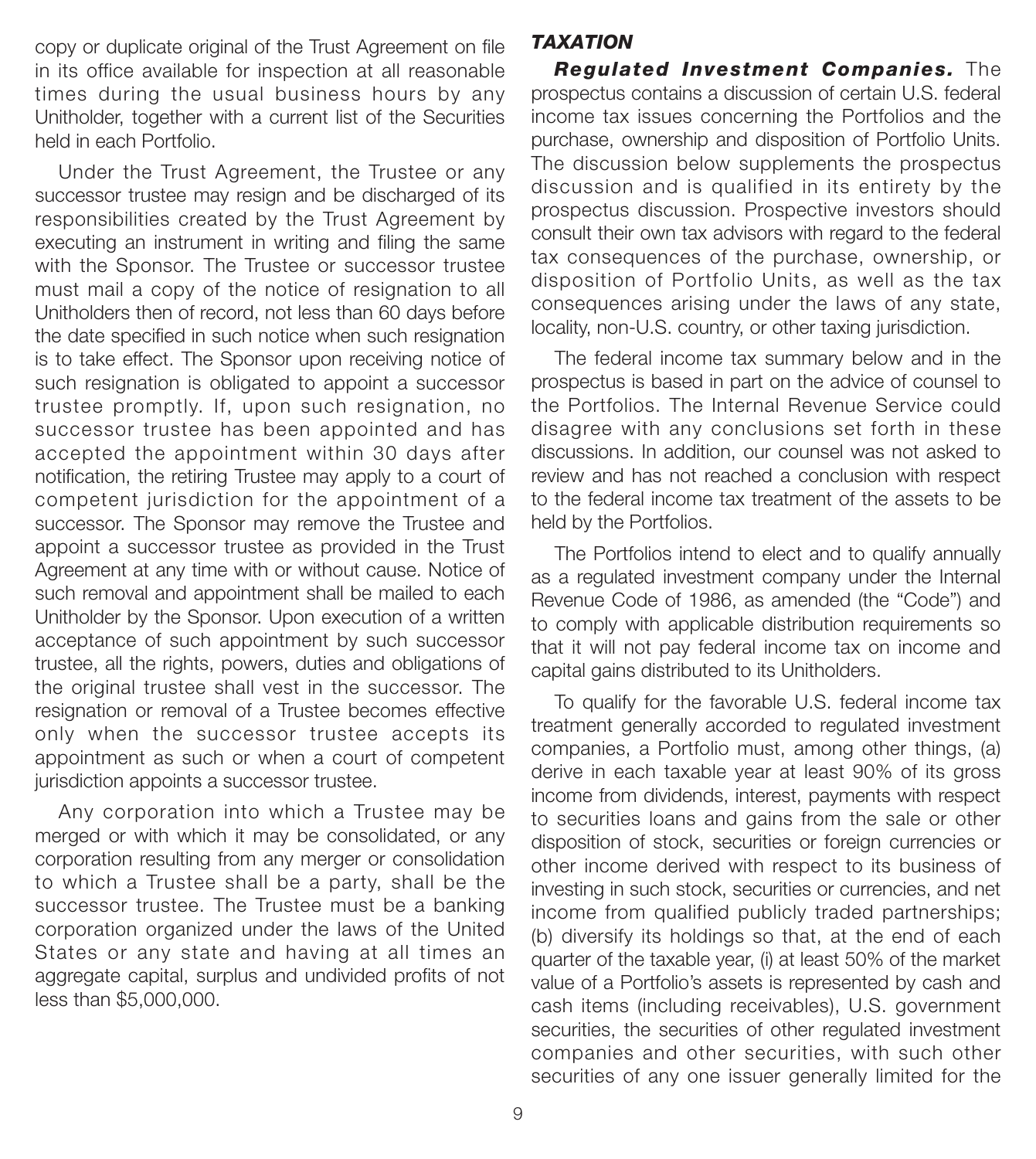purposes of this calculation to an amount not greater than 5% of the value of a Portfolio's total assets and not greater than 10% of the outstanding voting securities of such issuer, and (ii) not more than 25% of the value of its total assets is invested in the securities (other than U.S. government securities or the securities of other regulated investment companies) of any one issuer, or two or more issuers which a Portfolio controls (by owning 20% or more of the issuer's outstanding voting securities) and which are engaged in the same, similar or related trades or businesses, or the securities of qualified publicly traded partnerships; and (c) distribute at least 90% of its investment company taxable income (which includes, among other items, dividends, interest and net short-term capital gains in excess of net long-term capital losses but excludes net capital gain, if any) and at least 90% of its net tax-exempt interest income, if any, each taxable year.

As a regulated investment company, a Portfolio generally will not be subject to U.S. federal income tax on its investment company taxable income (as that term is defined in the Code, but without regard to the deduction for dividends paid) and net capital gain (the excess of net long-term capital gain over net short-term capital loss), if any, that it distributes to Unitholders. Your Portfolio intends to distribute to its Unitholders, at least annually, substantially all of its investment company taxable income and net capital gain. If a Portfolio retains any net capital gain or investment company taxable income, it will generally be subject to federal income tax at regular corporate rates on the amount retained. In addition, amounts not distributed on a timely basis in accordance with a calendar year distribution requirement are subject to a nondeductible 4% excise tax unless, generally, a Portfolio distributes during each calendar year an amount equal to the sum of (1) at least 98% of its ordinary income (not taking into account any capital gains or losses) for the calendar year, (2) at least 98.2% of its capital gains in excess of its capital losses (adjusted for certain ordinary losses) for the one-year period ending October 31 of the calendar year, and (3) any ordinary income and capital gains for previous years that were not distributed or taxed during those years. To prevent application of the

excise tax, the Portfolios intend to make its distributions in accordance with the calendar year distribution requirement. Further, if a Portfolio retains any net capital gain, the Portfolio may designate the retained amount as undistributed capital gains in a notice to Unitholders who, if subject to federal income tax on long-term capital gains (i) will be required to include in income for federal income tax purposes, as long-term capital gain, their share of such undistributed amount, and (ii) will be entitled to credit their proportionate share of the tax paid by the Portfolio against their federal income tax liabilities, if any, and to claim refunds to the extent the credit exceeds such liabilities. A distribution will be treated as paid on December 31 of the current calendar year if it is declared by a Portfolio in October, November or December with a record date in such a month and paid by the Portfolio during January of the following calendar year. These distributions will be taxable to Unitholders in the calendar year in which the distributions are declared, rather than the calendar year in which the distributions are received. There is no assurance that distributions made by your Portfolio will be sufficient to eliminate all taxes on the Trust for all periods. Your Portfolio may make taxable distributions to you even during periods in which the value of your Units has declined.

If a Portfolio failed to qualify as a regulated investment company or failed to satisfy the 90% distribution requirement in any taxable year, the Portfolio would be taxed as an ordinary corporation on its taxable income (even if such income were distributed to its Unitholders) and all distributions out of earnings and profits would be taxable to Unitholders as ordinary dividend income.

Your Portfolio may be required to withhold as backup withholding federal income tax at the backup withholding rate on all taxable distributions payable to you if you fail to provide your correct taxpayer identification number or to make required certifications, or if you have been notified by the IRS that you are subject to backup withholding. Backup withholding is not an additional tax. Any amounts withheld may be credited against your federal income tax liability if you provide the required information or certification.